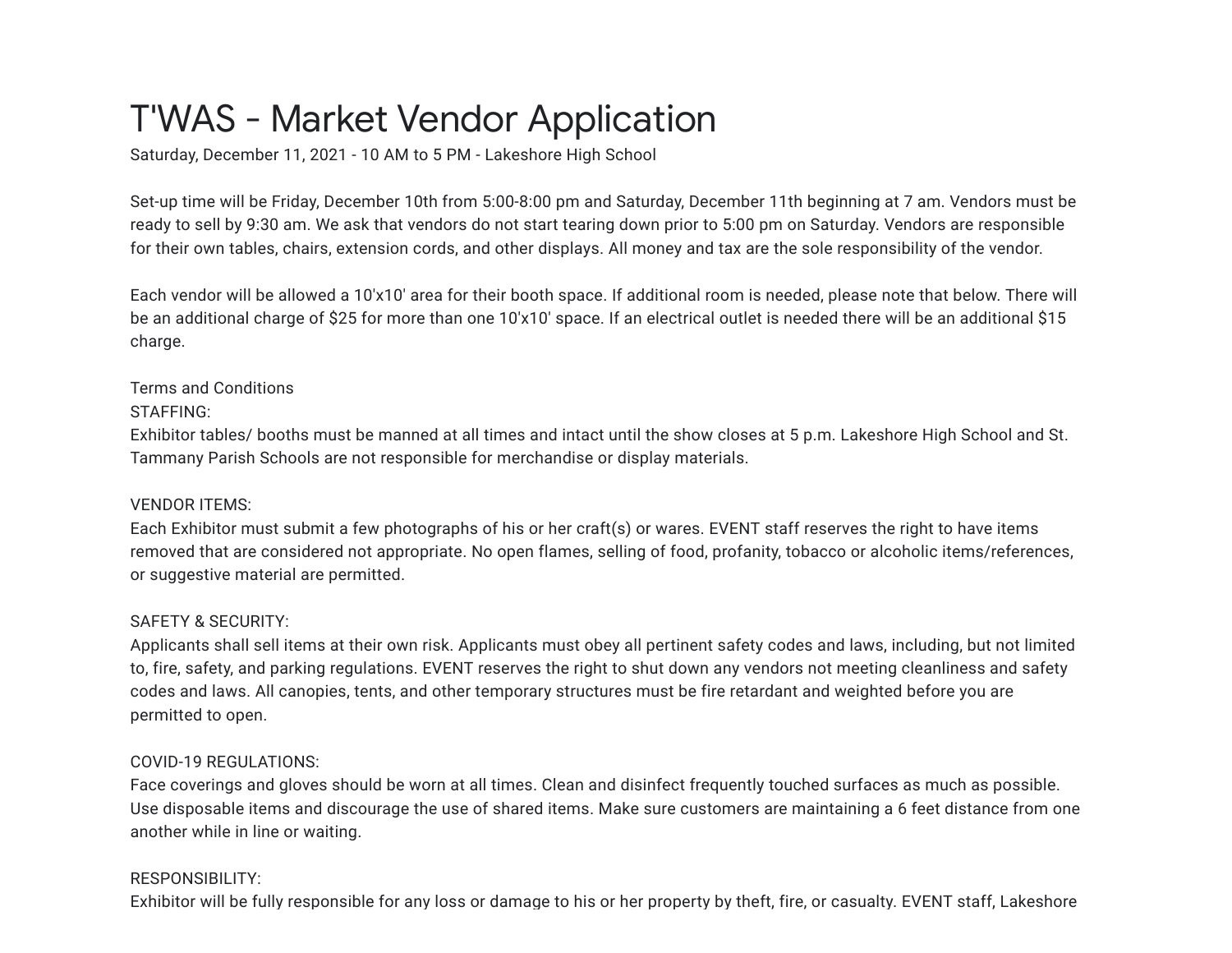High School, and St. Tammany Parish Schools expressly disclaims any responsibility for the same. Exhibitors shall be responsible for any damage which may be incurred to the facilities as a result of or in connection with its operation. Each exhibitor is responsible for the conduct of his employees and/or representatives, and activities must not detract from the image or welfare of the EVENT.

y p y g p p y y , , y ,

#### VENDOR SPACES:

Exhibitor spaces will be assigned. Placement, flow, and competition will be taken into consideration to provide the best experience for EVENT attendees. If you have special space needs, please include your request with your application and we will make every effort to accommodate you. Spaces are reserved on a first-come-first-served basis. Vendors must ensure that none of their display equipment extends beyond the space they have booked; this includes any rails, stands, or additional equipment.

#### DIRECT SALES:

Only one vendor from each direct sales company will be allowed. Spaces are reserved on a first-come-first-served basis.

#### ACCEPTANCE:

EVENT staff reserves the right to decline any application for space if it deems such action to be in the best interest of the EVENT.

#### PAYMENT:

The full payment is a non-refundable registration fee for the selected space and is due with the submission of this agreement. Payments can be made by check, Venmo, or PayPal.

#### ELECTRICITY:

Electricity will be available on a first-come-first-served basis as electricity is not available in all areas. Electrical service requires an additional fee of \$15.

- a. Outlets are NOT guaranteed.
- b. Extension cords are not included in the fee and must be provided by the Exhibitor.
- c. Silent/quiet generators are acceptable in the outdoor areas.

#### EQUIPMENT:

Each Exhibitor must furnish his or her own chairs, tables, or other equipment. A limited amount of tables and chairs are available upon request.

#### PHOTOGRAPHY & PROMOTION:

Exhibitor and vendors agree to allow the use of video and photography taken by EVENT organizers at the event for promotional purposes. Any photos taken by the event are the property of the EVENT.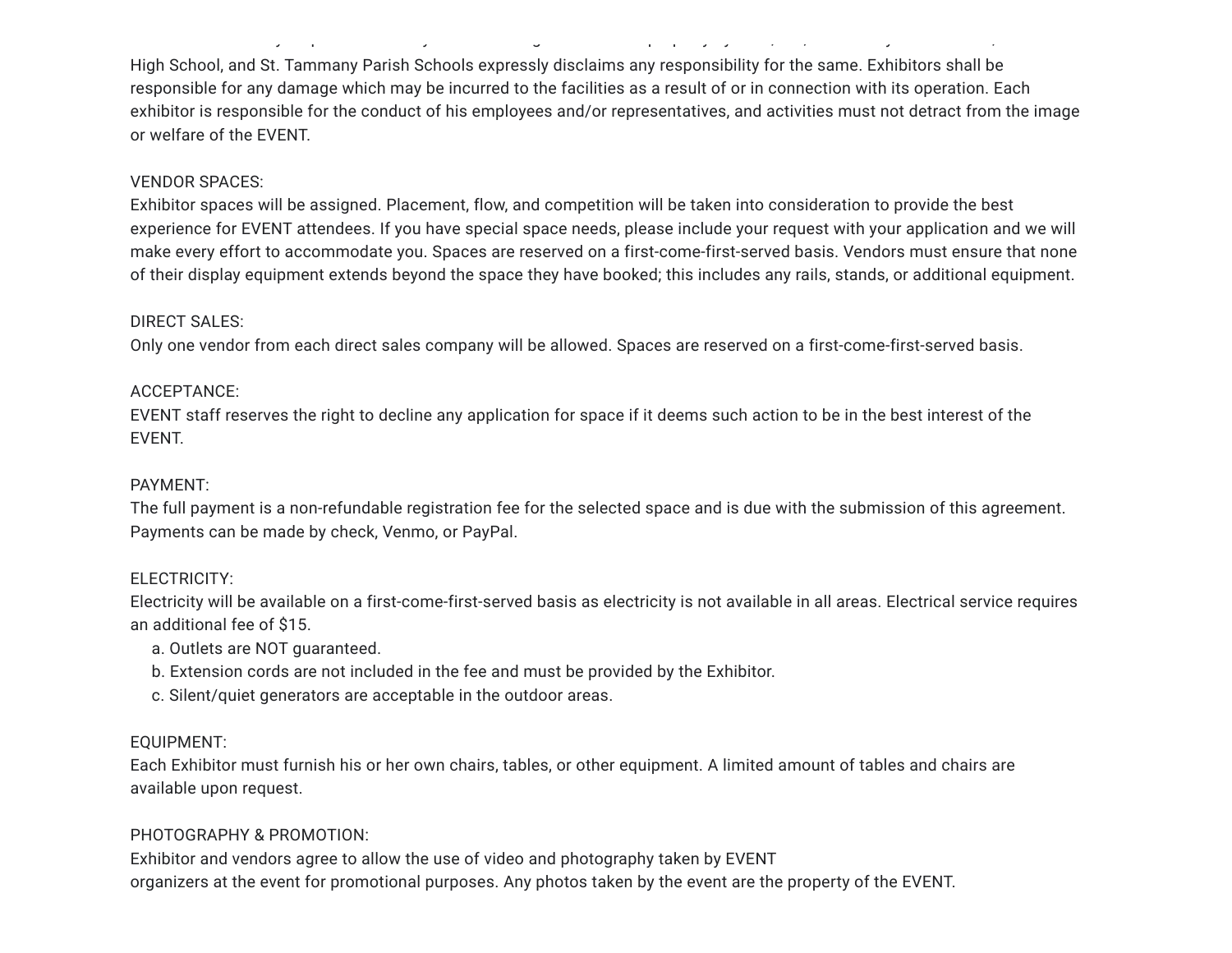CANCELLATION:

Application fees are not refundable. Lakeshore High School, St. Tammany Parish Schools, and EVENT staff are not liable if weather or other conditions prevent the Exhibitor from attending and fulfilling the contractual obligation as an Exhibitor. No refunds will be made for weather, accident, health, or other causes for non-participation.

Please contact Kathy Olsen at **[katherina504@gmail.com](mailto:katherina504@gmail.com)** for more information.

\* Required

1. Company/Business Name \*

2. Contact Person Name \*

3. Contact Person Email \*

4. Contact Person Phone Number \*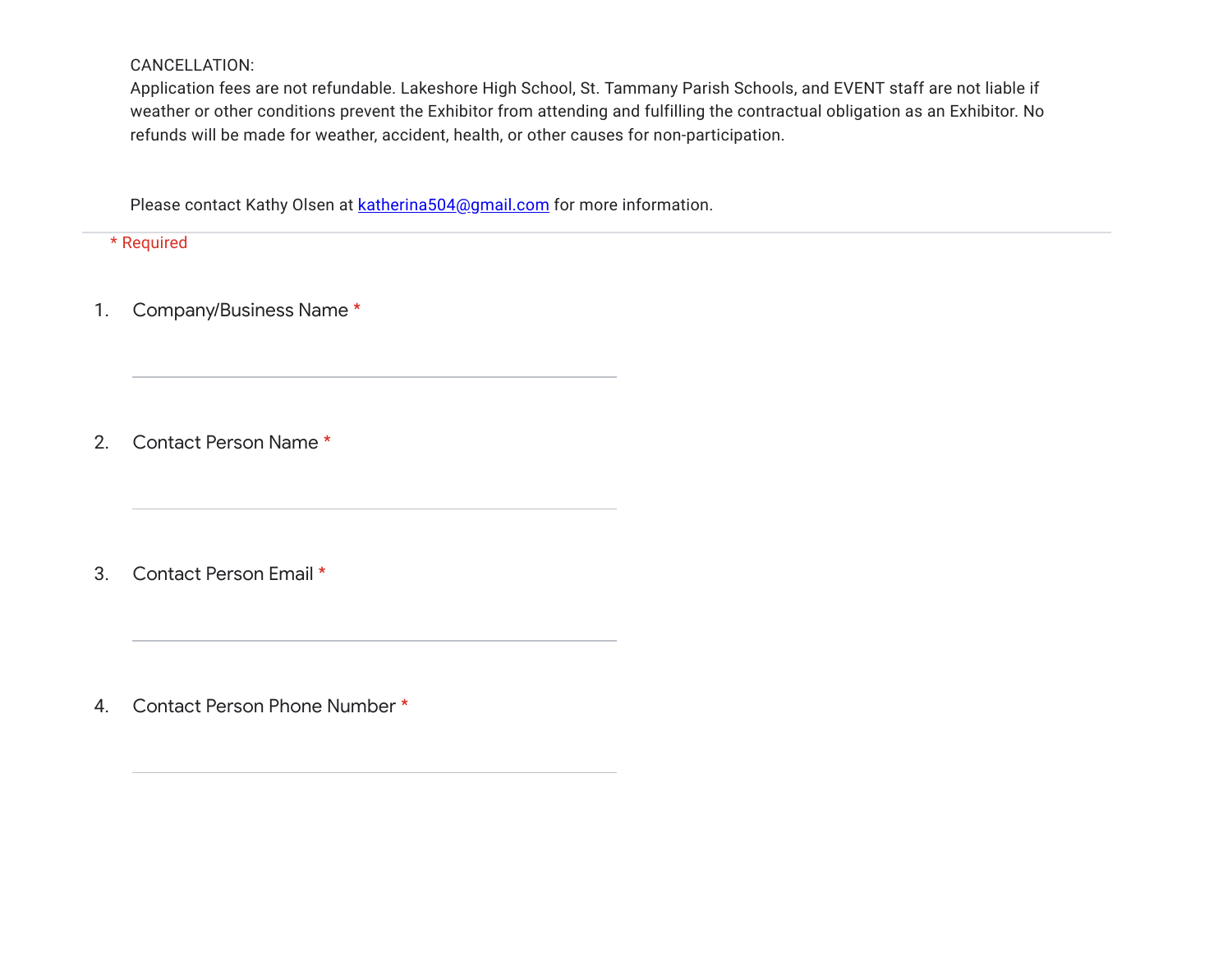#### 5. Space Requested \*

*Mark only one oval.*

Indoor 10'x10' Area - \$75

Outdoor 10'x10' Area - \$50

Additional Indoor Space - \$100 (2 - 10'x10' Spaces)

Additional Outdoor Space - \$75 (2 - 10'x10' Spaces)

#### 6. Tent or Canopy? (Self Provided) \*

*Mark only one oval.*

|  | Yes |
|--|-----|
|  | No  |

7. Tables Needed? (These will be limited and on a reserved basis.) \*

*Mark only one oval.*

|  | Yes |
|--|-----|
|  | N٥  |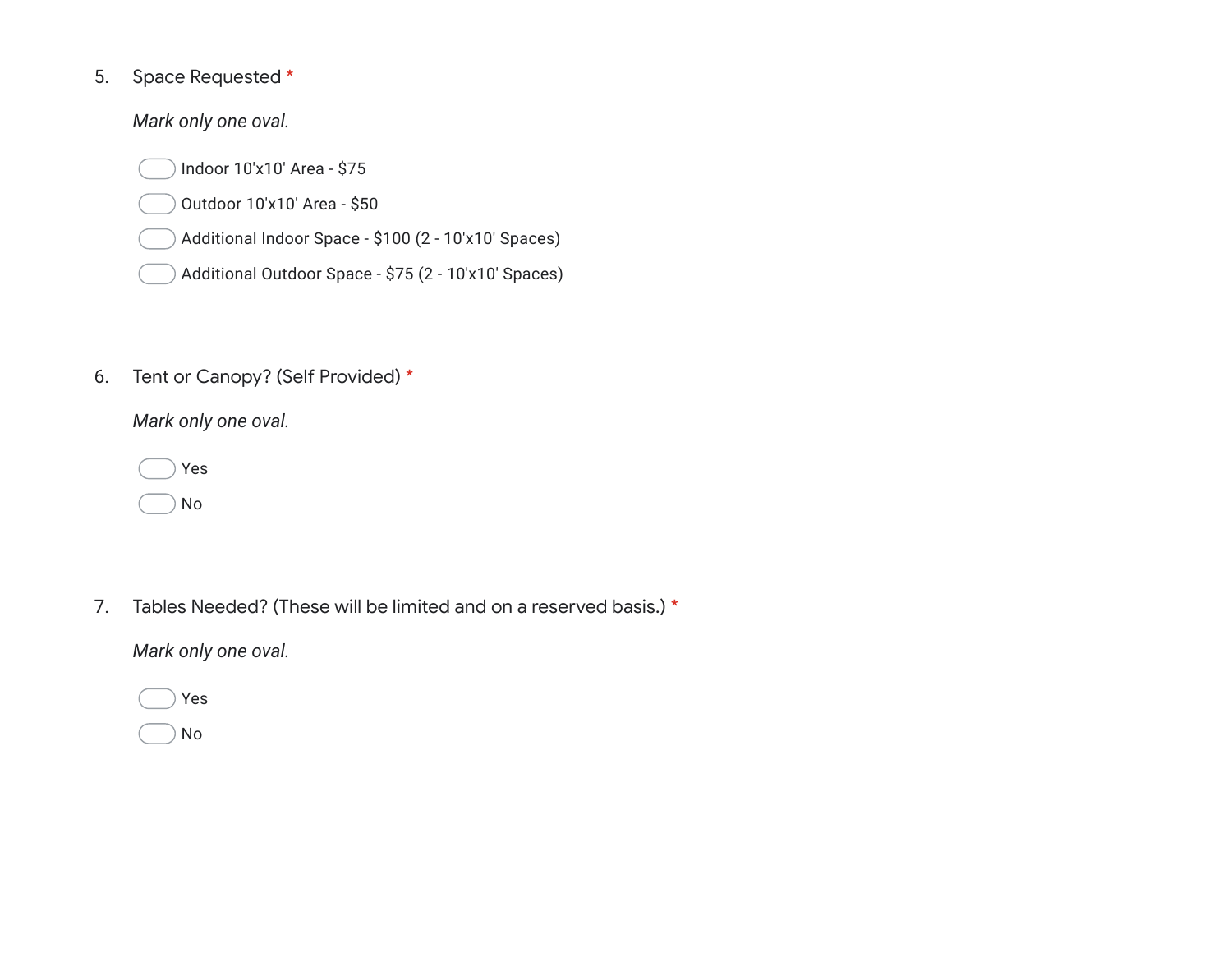#### 8. If yes, how many?

*Mark only one oval.*

 $\bigcirc$  1 2  $\bigcirc$  3

#### 9. Electricity Needed? \*

*Mark only one oval.*

 $\bigcirc$  Yes (Add \$15) No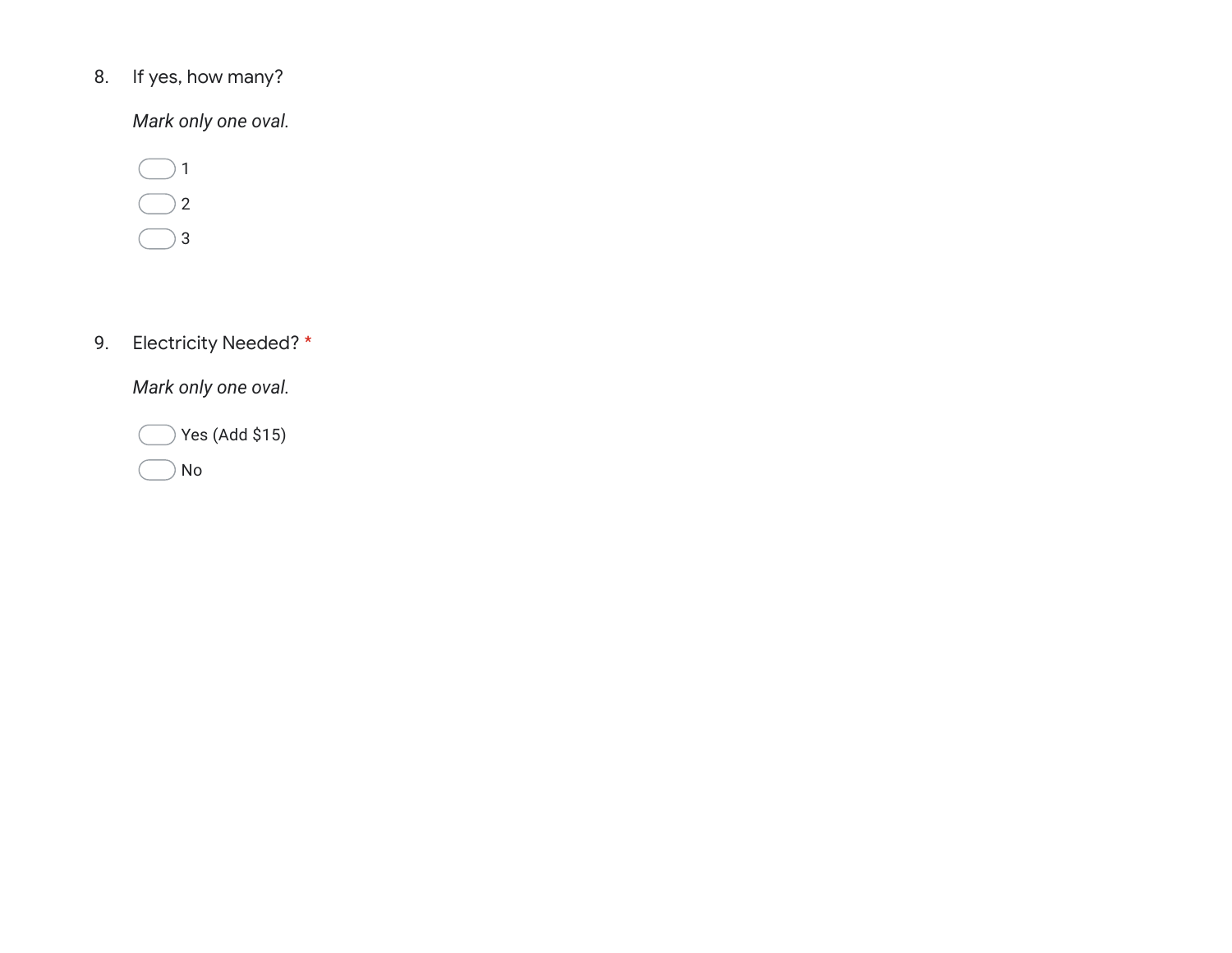#### 10. Product Category \*

*Mark only one oval.*

Accessories/Jewelry

Art/Books/Music

Bath and Beauty

Candles

Ceramics/Pottery/Glass

Children

Clothing

Crochet/Emrboidery/Knitting/Needlecraft

Direct Sales

Dolls and Minatures

Furniture

Holidays/Weddings

Housewares

Paper Goods

Patterns

Pets

Plants

Quilts

Toys

Vintage

Woodwork

Other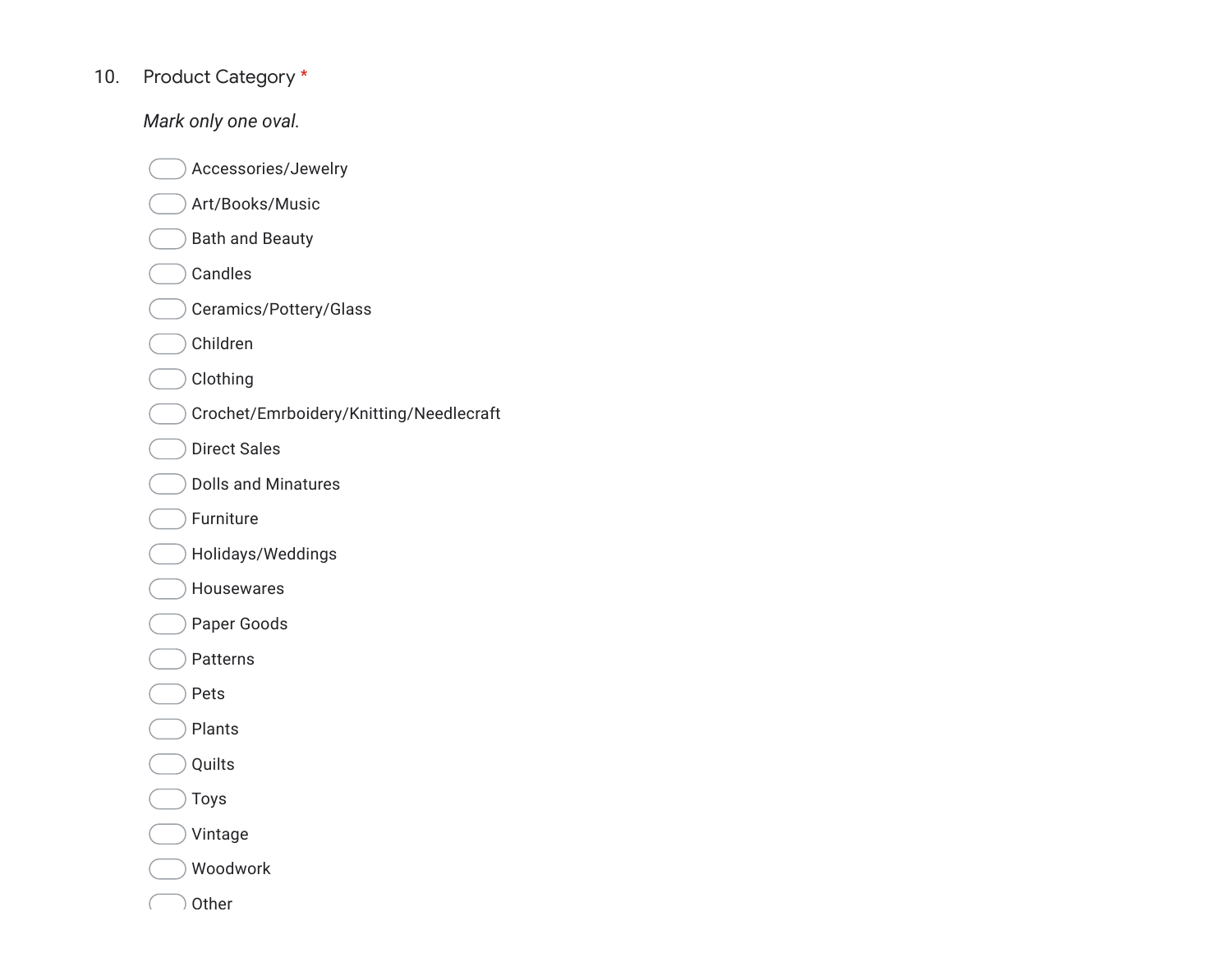Other

11. Types of products being sold? If Direct Sales, please list the company name. Please be specific so that we do not have multiple same vendors. \*

12. Price Range of Products \*

13. Logo or Photos

Files submitted:

14. Website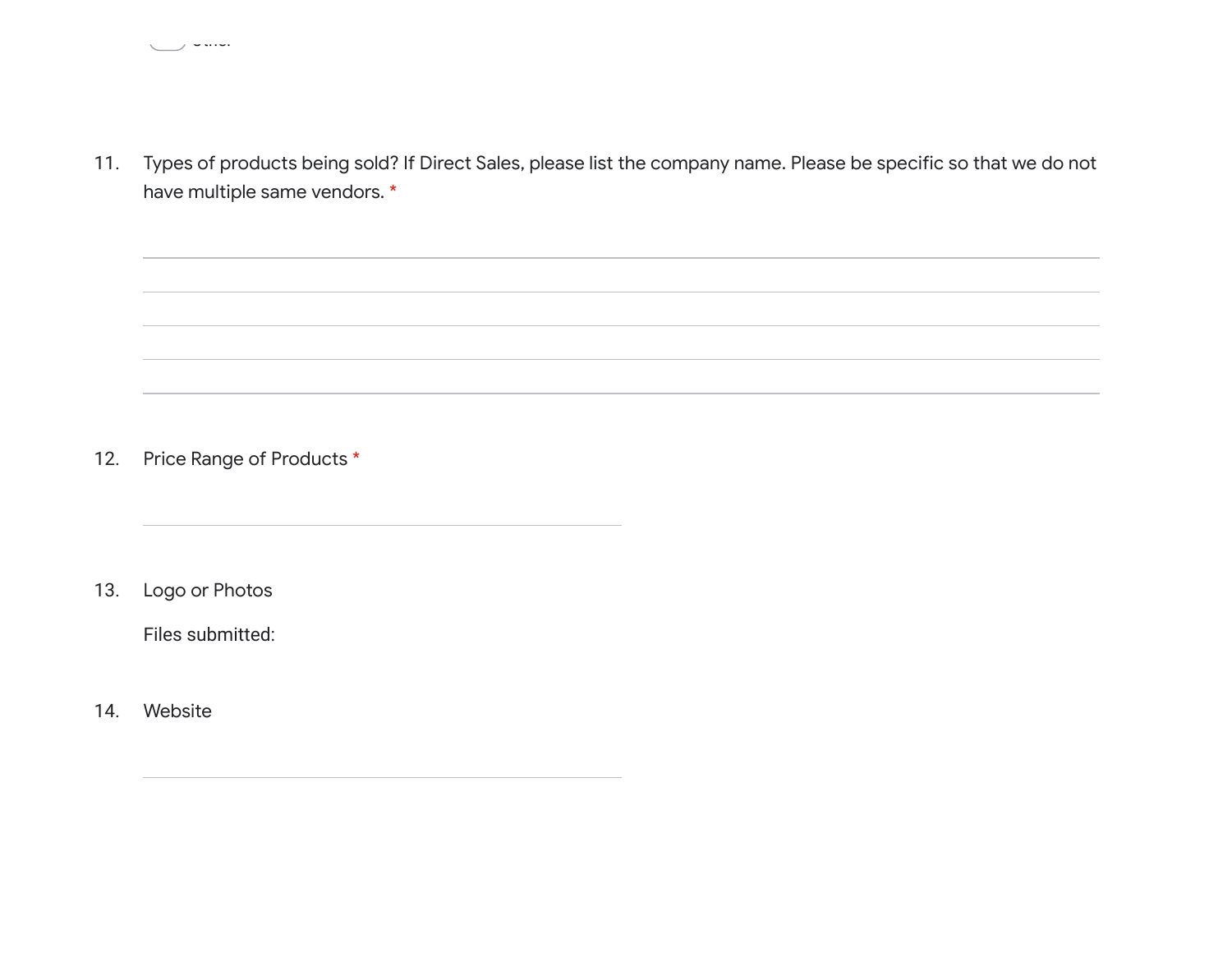15. Facebook, Twitter, or Other Social Media Info

16. Additional Comments/Questions

17. Payment Options (How will you pay for your vendor space?) \*

*Mark only one oval.*

PayPal

Venmo

Check (Made out to Titan Band Boosters)

Other: